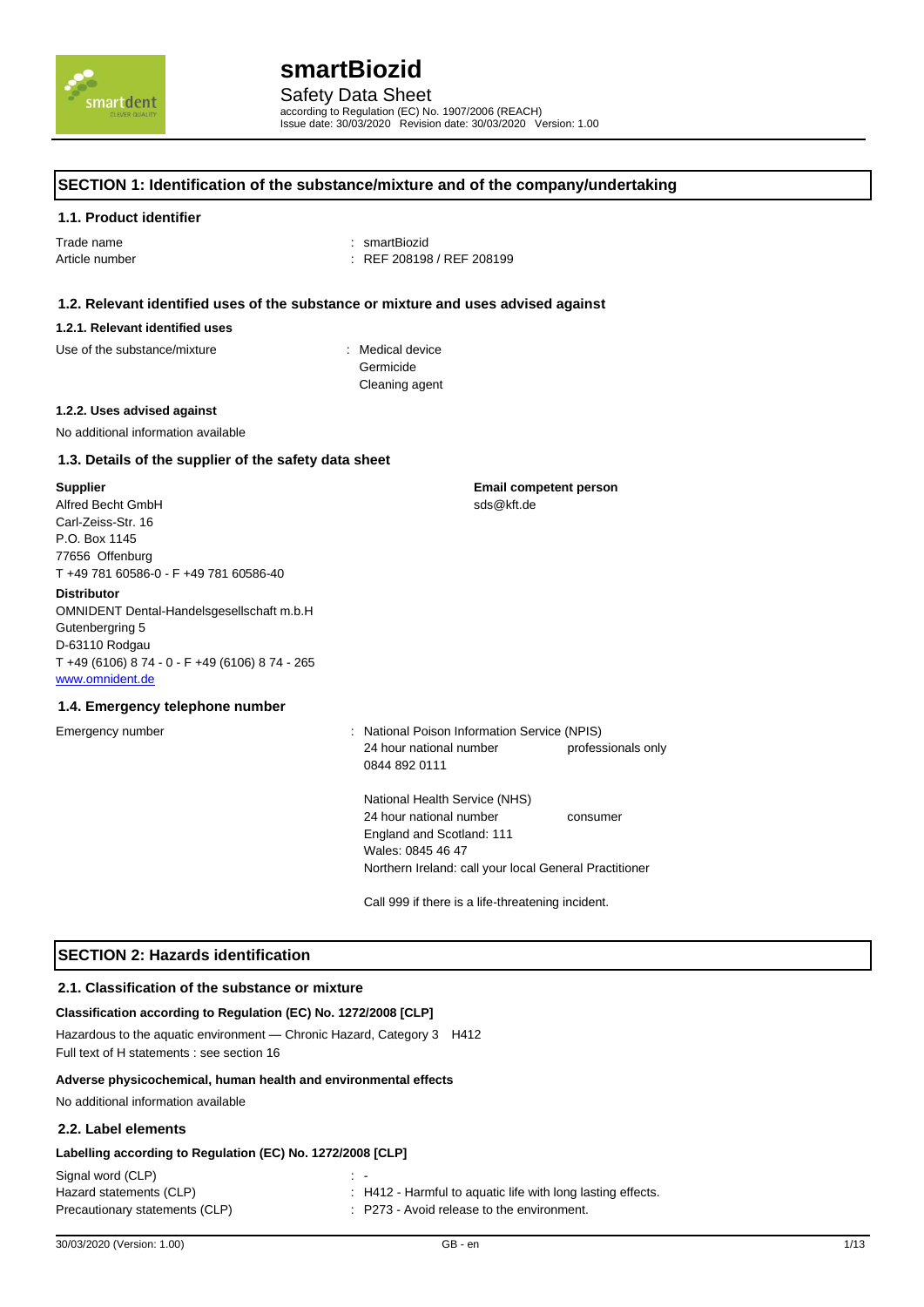Safety Data Sheet

according to Regulation (EC) No. 1907/2006 (REACH)

### **2.3. Other hazards**

This substance/mixture does not meet the PBT criteria of REACH regulation, annex XIII This substance/mixture does not meet the vPvB criteria of REACH regulation, annex XIII

## **SECTION 3: Composition/information on ingredients**

## **3.1. Substances**

Not applicable

## **3.2. Mixtures**

Comments : Germicide

Mixture of the substances listed below with non-hazardous additives

| <b>Name</b>                                                                             | <b>Product identifier</b>                                                | %                 | <b>Classification according to</b><br><b>Regulation (EC) No.</b><br>1272/2008 [CLP]                                             |
|-----------------------------------------------------------------------------------------|--------------------------------------------------------------------------|-------------------|---------------------------------------------------------------------------------------------------------------------------------|
| didecyldimethylammonium chloride                                                        | (CAS-No.) 7173-51-5<br>(EC-No.) 230-525-2<br>(EC Index-No.) 612-131-00-6 | $\geq 0.25 - 1.5$ | Acute Tox. 4 (Oral), H302<br>Skin Corr. 1B, H314<br>Aquatic Acute 1, H400 (M=10)<br>Aquatic Chronic 2, H411                     |
| Quaternary ammonium compounds, benzyl-C12-16-<br>alkyldimethyl, chlorides               | (CAS-No.) 68424-85-1<br>(EC-No.) 270-325-2                               | $\geq 0.25 - 1$   | Acute Tox. 4 (Oral), H302<br>Skin Corr. 1B, H314<br>Eye Dam. 1, H318<br>Aquatic Acute 1, H400 (M=10)<br>Aquatic Chronic 1, H410 |
| Quaternary ammonium compounds, C12-14-<br>alkyl[(ethylphenyl)methyl]dimethyl, chlorides | (CAS-No.) 85409-23-0<br>(EC-No.) 287-090-7                               | $\geq 0.25 - 1$   | Acute Tox. 4 (Oral), H302<br>Skin Corr. 1B, H314<br>Eye Dam. 1, H318<br>Aquatic Acute 1, H400 (M=10)<br>Aquatic Chronic 1, H410 |
| propan-2-ol<br>substance with national workplace exposure limit(s)<br>(GB)              | (CAS-No.) 67-63-0<br>(EC-No.) 200-661-7<br>(EC Index-No.) 603-117-00-0   |                   | ≥ 0.1 – < 0.25   Flam. Liq. 2, H225<br>Eye Irrit. 2, H319<br>STOT SE 3, H336                                                    |

Full text of H-statements: see section 16

## **SECTION 4: First aid measures**

### **4.1. Description of first aid measures**

| First-aid measures general            | : When in doubt or if symptoms are observed, get medical advice.                                        |
|---------------------------------------|---------------------------------------------------------------------------------------------------------|
| First-aid measures after inhalation   | : Remove person to fresh air and keep comfortable for breathing.                                        |
| First-aid measures after skin contact | : Rinse skin with water/shower. Get medical advice if skin irritation persists.                         |
| First-aid measures after eye contact  | : Rinse cautiously with water for several minutes. Consult an ophtalmologist if irritation<br>persists. |
| First-aid measures after ingestion    | : Call a poison center or a doctor if you feel unwell.                                                  |

## **4.2. Most important symptoms and effects, both acute and delayed**

No additional information available

## **4.3. Indication of any immediate medical attention and special treatment needed**

Treat symptomatically.

| <b>SECTION 5: Firefighting measures</b> |  |  |
|-----------------------------------------|--|--|
|                                         |  |  |

## **5.1. Extinguishing media**

Suitable extinguishing media : Water spray. Dry powder. Foam. Carbon dioxide. Use extinguishing media appropriate for

surrounding fire.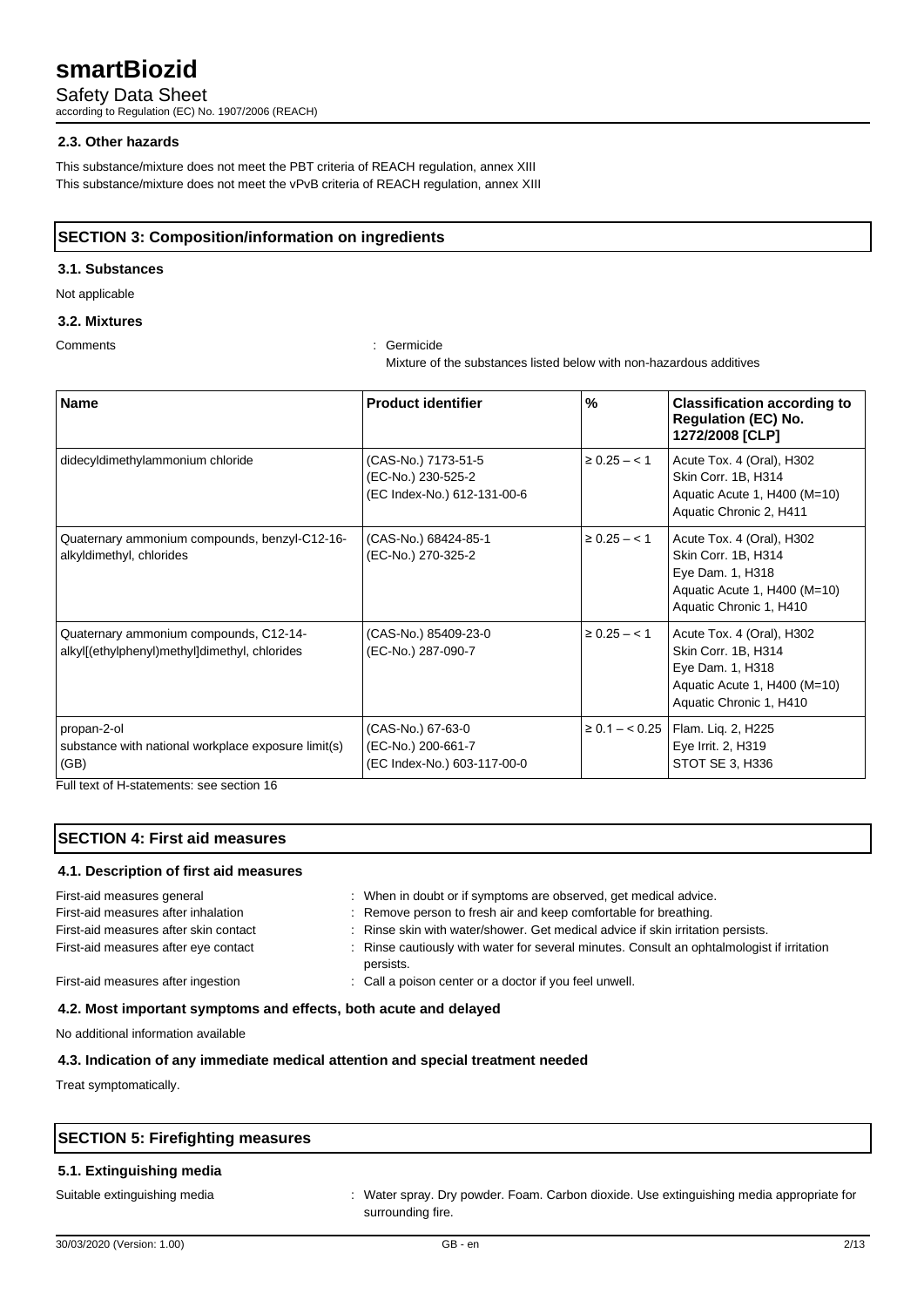Safety Data Sheet

according to Regulation (EC) No. 1907/2006 (REACH)

| Unsuitable extinguishing media                                  | : Strong water jet.                                                                                                                     |  |  |
|-----------------------------------------------------------------|-----------------------------------------------------------------------------------------------------------------------------------------|--|--|
| 5.2. Special hazards arising from the substance or mixture      |                                                                                                                                         |  |  |
| Fire hazard<br>Hazardous decomposition products in case of fire | : Non flammable.<br>: Toxic fumes may be released. Carbon dioxide. Carbon monoxide. Nitrogen oxides.<br>Hydrogen chloride.              |  |  |
| 5.3. Advice for firefighters                                    |                                                                                                                                         |  |  |
| Protection during firefighting                                  | : Do not attempt to take action without suitable protective equipment. Self-contained<br>breathing apparatus.                           |  |  |
| Other information                                               | : Do not allow run-off from fire fighting to enter drains or water courses. Cool closed<br>containers exposed to fire with water spray. |  |  |

| <b>SECTION 6: Accidental release measures</b>                            |  |
|--------------------------------------------------------------------------|--|
| 6.1. Personal precautions, protective equipment and emergency procedures |  |

| General measures                   | : Avoid contact with skin and eyes. Ensure adequate air ventilation. Do not breathe<br>gas/vapour/aerosol.                                                     |
|------------------------------------|----------------------------------------------------------------------------------------------------------------------------------------------------------------|
| 6.1.1. For non-emergency personnel |                                                                                                                                                                |
| Emergency procedures               | : Ventilate spillage area. No open flames, no sparks, and no smoking. Avoid contact with skin<br>and eyes.                                                     |
| 6.1.2. For emergency responders    |                                                                                                                                                                |
| Protective equipment               | : Do not attempt to take action without suitable protective equipment. For further information<br>refer to section 8: "Exposure controls/personal protection". |
|                                    |                                                                                                                                                                |

## **6.2. Environmental precautions**

Prevent entry to sewers and public waters. Avoid sub-soil penetration. Notify authorities if product enters sewers or public waters.

### **6.3. Methods and material for containment and cleaning up**

| Methods for cleaning up | : Take up liquid spill into absorbent material, e.g.: sand, earth, vermiculite. Take up    |
|-------------------------|--------------------------------------------------------------------------------------------|
|                         | mechanically (sweeping, shovelling) and collect in suitable container for disposal. Notify |
|                         | authorities if product enters sewers or public waters.                                     |
| Other information       | : Dispose of materials or solid residues at an authorized site.                            |
|                         |                                                                                            |

## **6.4. Reference to other sections**

Information for safe handling. See section 7. Concerning personal protective equipment to use, see section 8. For further information refer to section 13.

| <b>SECTION 7: Handling and storage</b><br>7.1. Precautions for safe handling |                                                                                                                                                          |  |
|------------------------------------------------------------------------------|----------------------------------------------------------------------------------------------------------------------------------------------------------|--|
|                                                                              |                                                                                                                                                          |  |
| Hygiene measures                                                             | : Immediately remove contaminated or damp clothing. Do not eat, drink or smoke when using<br>this product. Always wash hands after handling the product. |  |
| 7.2. Conditions for safe storage, including any incompatibilities            |                                                                                                                                                          |  |
| Storage conditions                                                           | : Protect against frost. Store in a well-ventilated place. Keep cool. Keep container tightly<br>closed.                                                  |  |
| Information about storage in one common storage                              | : Keep away from food, drink and animal feeding stuffs.                                                                                                  |  |

### **7.3. Specific end use(s)**

Follow the directions!.

facility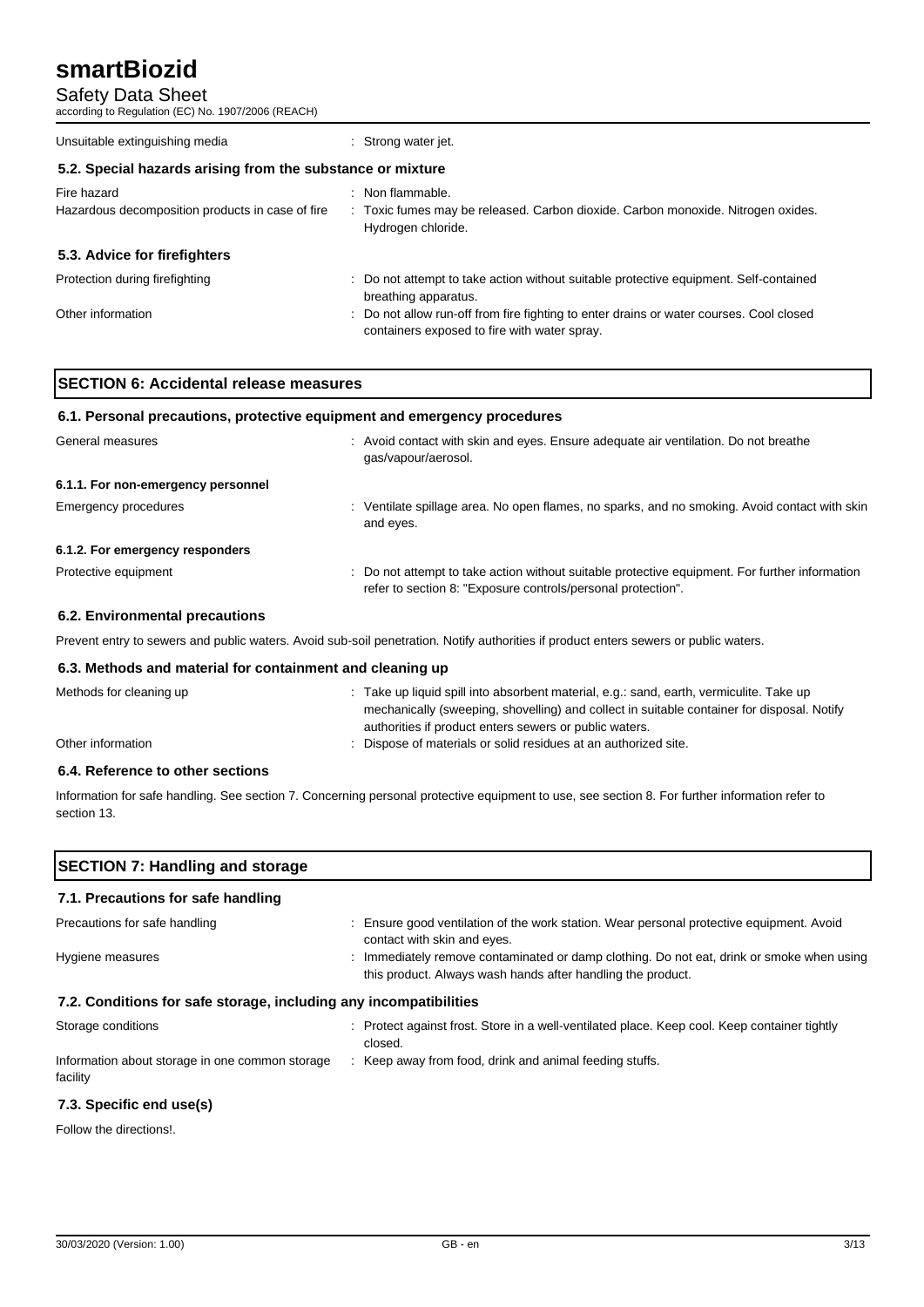Safety Data Sheet

according to Regulation (EC) No. 1907/2006 (REACH)

## **SECTION 8: Exposure controls/personal protection**

## **8.1. Control parameters**

h

| propan-2-ol (67-63-0)                                |                                       |  |
|------------------------------------------------------|---------------------------------------|--|
| <b>United Kingdom - Occupational Exposure Limits</b> |                                       |  |
| Local name                                           | Propan-2-ol                           |  |
| WEL TWA (mg/m <sup>3</sup> )                         | 999 mg/m $3$                          |  |
| WEL TWA (ppm)                                        | 400 ppm                               |  |
| WEL STEL (mg/m <sup>3</sup> )                        | 1250 mg/m <sup>3</sup>                |  |
| WEL STEL (ppm)                                       | 500 ppm                               |  |
| Regulatory reference                                 | EH40/2005 (Fourth edition, 2020). HSE |  |

| didecyldimethylammonium chloride (7173-51-5) |                          |  |
|----------------------------------------------|--------------------------|--|
| <b>DNEL/DMEL (Workers)</b>                   |                          |  |
| Long-term - systemic effects, dermal         | 8.6 mg/kg bodyweight/day |  |
| Long-term - systemic effects, inhalation     | 18.2 mg/m <sup>3</sup>   |  |
| <b>PNEC (Water)</b>                          |                          |  |
| PNEC aqua (freshwater)                       | 0.002 mg/l               |  |
| PNEC aqua (marine water)                     | $0.0002$ mg/l            |  |
| PNEC aqua (intermittent, freshwater)         | $0.00029$ mg/l           |  |
| <b>PNEC (Sediment)</b>                       |                          |  |
| PNEC sediment (freshwater)                   | 2.82 mg/kg dwt           |  |
| PNEC sediment (marine water)                 | 0.28 mg/kg dwt           |  |
| <b>PNEC (Soil)</b>                           |                          |  |
| PNEC soil                                    | 1.4 mg/kg dwt            |  |
| <b>PNEC (STP)</b>                            |                          |  |
| PNEC sewage treatment plant                  | $0.595$ mg/l             |  |

| propan-2-ol (67-63-0)                    |                          |  |
|------------------------------------------|--------------------------|--|
| <b>DNEL/DMEL (Workers)</b>               |                          |  |
| Long-term - systemic effects, dermal     | 888 mg/kg bodyweight/day |  |
| Long-term - systemic effects, inhalation | 500 mg/m <sup>3</sup>    |  |
| <b>DNEL/DMEL (General population)</b>    |                          |  |
| Long-term - systemic effects, oral       | 26 mg/kg bodyweight/day  |  |
| Long-term - systemic effects, inhalation | $89 \text{ mg/m}^3$      |  |
| Long-term - systemic effects, dermal     | 319 mg/kg bodyweight/day |  |
| <b>PNEC (Water)</b>                      |                          |  |
| PNEC aqua (freshwater)                   | 140.9 mg/l               |  |
| PNEC aqua (marine water)                 | 140.9 mg/l               |  |
| PNEC aqua (intermittent, freshwater)     | 140.9 mg/l               |  |
| <b>PNEC (Sediment)</b>                   |                          |  |
| PNEC sediment (freshwater)               | 552 mg/kg dwt            |  |
| PNEC sediment (marine water)             | 552 mg/kg dwt            |  |
|                                          |                          |  |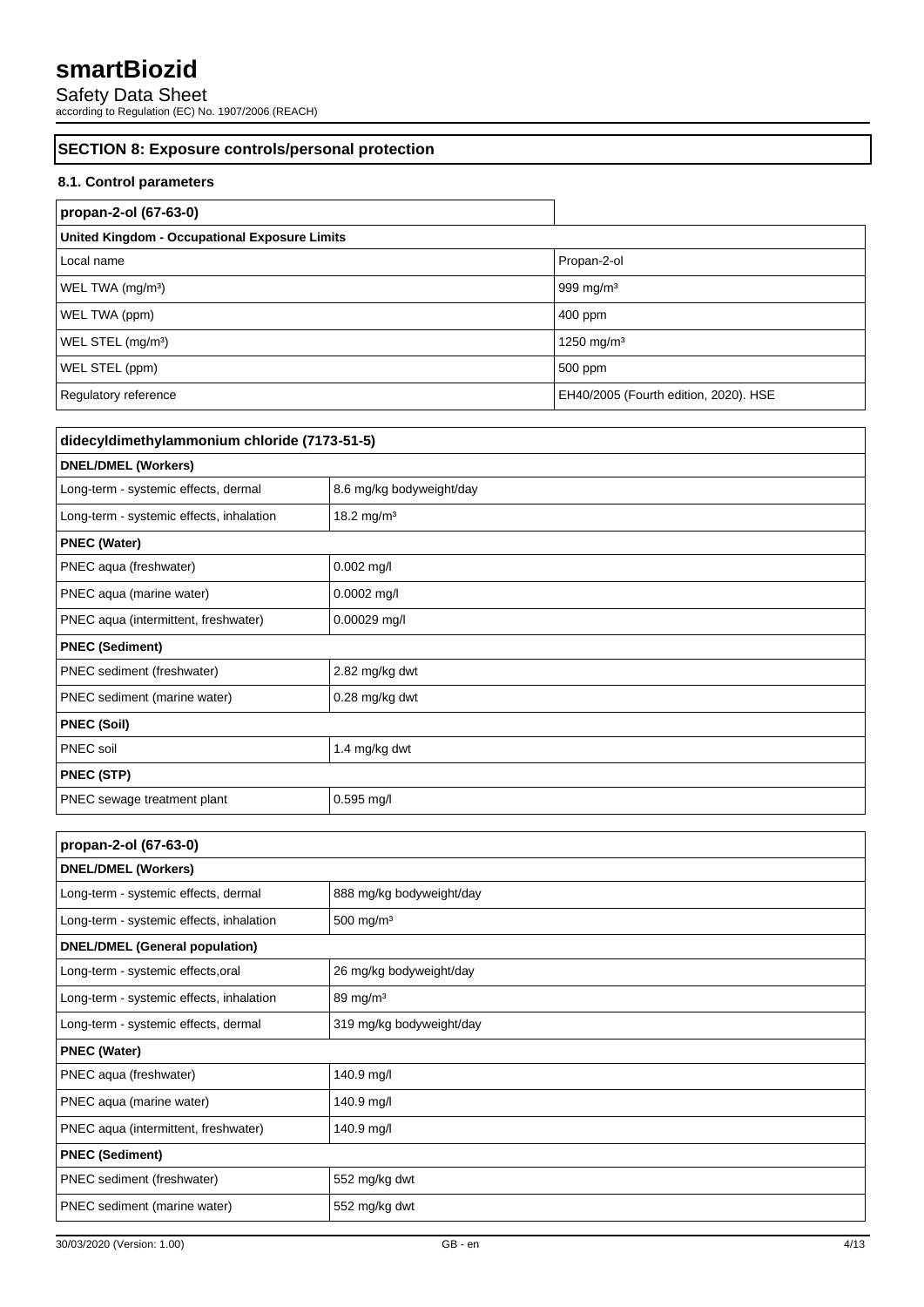Safety Data Sheet

according to Regulation (EC) No. 1907/2006 (REACH)

| <b>PNEC (Soil)</b>              |              |  |
|---------------------------------|--------------|--|
| <b>PNEC</b> soil                | 28 mg/kg dwt |  |
| <b>PNEC (Oral)</b>              |              |  |
| PNEC oral (secondary poisoning) | 160 mg/kg    |  |
| <b>PNEC (STP)</b>               |              |  |
| PNEC sewage treatment plant     | 2251 mg/l    |  |

| Quaternary ammonium compounds, benzyl-C12-16-alkyldimethyl, chlorides (68424-85-1) |                          |  |
|------------------------------------------------------------------------------------|--------------------------|--|
| <b>DNEL/DMEL (Workers)</b>                                                         |                          |  |
| Long-term - systemic effects, dermal                                               | 5.7 mg/kg bodyweight/day |  |
| Long-term - systemic effects, inhalation                                           | 3.96 mg/m <sup>3</sup>   |  |
| <b>DNEL/DMEL (General population)</b>                                              |                          |  |
| Long-term - systemic effects, oral                                                 | 3.4 mg/kg bodyweight/day |  |
| Long-term - systemic effects, inhalation                                           | 1.64 mg/m <sup>3</sup>   |  |
| Long-term - systemic effects, dermal                                               | 3.4 mg/kg bodyweight/day |  |
| <b>PNEC (Water)</b>                                                                |                          |  |
| PNEC aqua (freshwater)                                                             | $0.0009$ mg/l            |  |
| PNEC aqua (marine water)                                                           | 0.00096 mg/l             |  |
| PNEC aqua (intermittent, freshwater)                                               | $0.00016$ mg/l           |  |
| <b>PNEC (Sediment)</b>                                                             |                          |  |
| PNEC sediment (freshwater)                                                         | 12.27 mg/kg dwt          |  |
| PNEC sediment (marine water)                                                       | 13.09 mg/kg dwt          |  |
| <b>PNEC (Soil)</b>                                                                 |                          |  |
| PNEC soil                                                                          | 7 mg/kg dwt              |  |
| <b>PNEC (STP)</b>                                                                  |                          |  |
| PNEC sewage treatment plant                                                        | $0.4$ mg/l               |  |
|                                                                                    |                          |  |

| Quaternary ammonium compounds, C12-14-alkyl[(ethylphenyl)methyl]dimethyl, chlorides (85409-23-0) |                     |  |
|--------------------------------------------------------------------------------------------------|---------------------|--|
| <b>DNEL/DMEL (Workers)</b>                                                                       |                     |  |
| Long-term - local effects, inhalation                                                            | 1 mg/m $3$          |  |
| <b>DNEL/DMEL (General population)</b>                                                            |                     |  |
| Long-term - local effects, inhalation                                                            | 1 mg/m <sup>3</sup> |  |
| <b>PNEC (Water)</b>                                                                              |                     |  |
| PNEC aqua (freshwater)                                                                           | 0.000415 mg/l       |  |
| PNEC aqua (marine water)                                                                         | 0.000042 mg/l       |  |
| PNEC aqua (intermittent, freshwater)                                                             | 0.000154 mg/l       |  |
| PNEC aqua (intermittent, marine water)                                                           | $0.000154$ mg/l     |  |
| <b>PNEC (Sediment)</b>                                                                           |                     |  |
| PNEC sediment (freshwater)                                                                       | 6.81 mg/kg dwt      |  |
| PNEC sediment (marine water)                                                                     | $0.681$ mg/kg dwt   |  |
| <b>PNEC (Soil)</b>                                                                               |                     |  |
| PNEC soil                                                                                        | 1.36 mg/kg dwt      |  |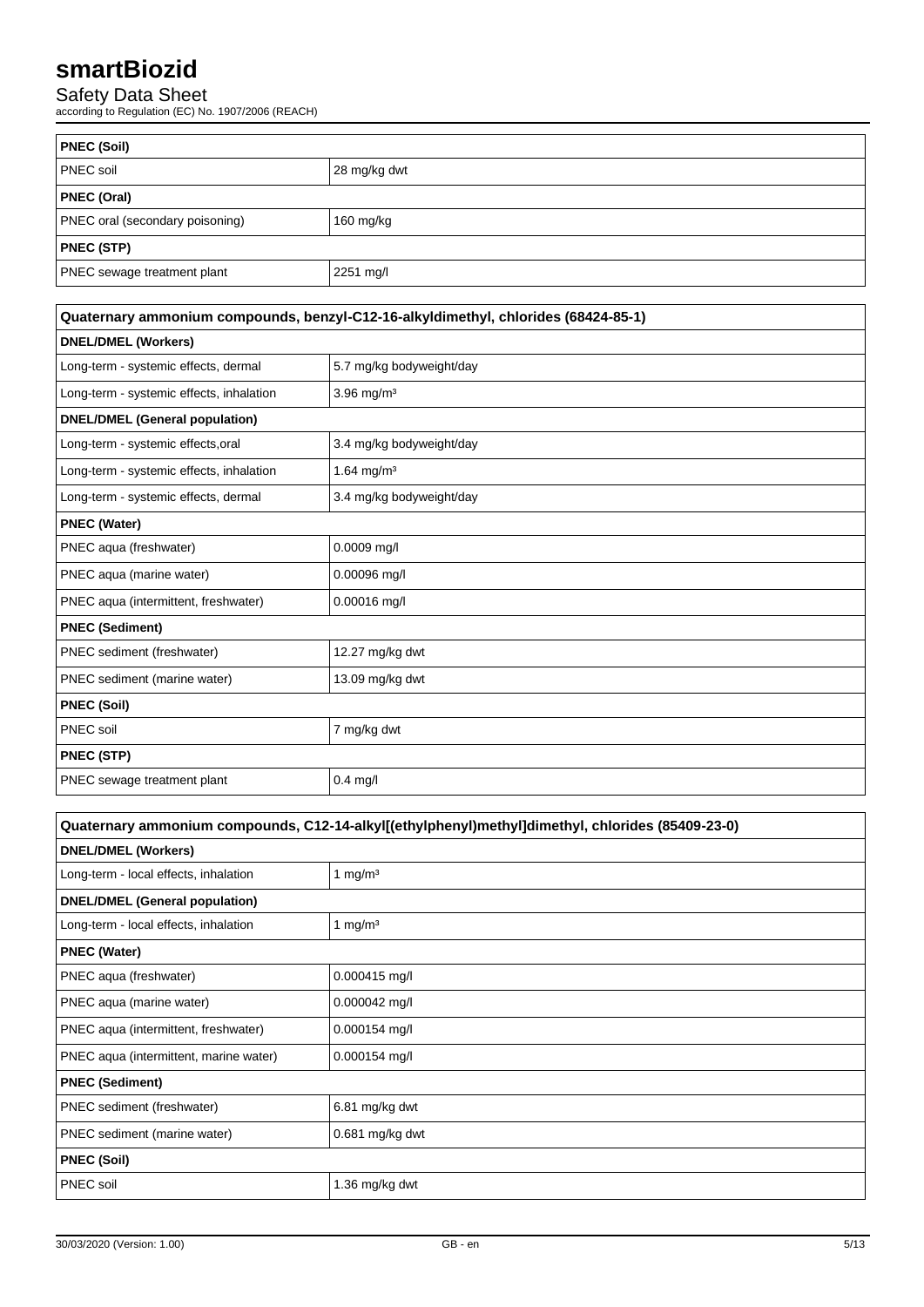## Safety Data Sheet

according to Regulation (EC) No. 1907/2006 (REACH)

| <b>PNEC (STP)</b>           |             |
|-----------------------------|-------------|
| PNEC sewage treatment plant | $0.21$ mg/l |

## **8.2. Exposure controls**

## **Appropriate engineering controls:**

Ensure good ventilation of the work station.

|  | Hand protection: |  |  |  |  |  |  |
|--|------------------|--|--|--|--|--|--|
|--|------------------|--|--|--|--|--|--|

In case of repeated or prolonged contact wear gloves. Chemically resistant protective gloves. EN 374. Choosing the proper glove is a decision that depends not only on the type of material, but also on other quality features, which differ for each manufacturer. Please follow the instructions related to the permeability and the penetration time provided by the manufacturer. Gloves must be replaced after each use and whenever signs of wear or perforation appear

| Type                                      | <b>Material</b> | <b>Permeation</b> | Thickness (mm) | Penetration | Standard     |
|-------------------------------------------|-----------------|-------------------|----------------|-------------|--------------|
| Chemically resistant<br>protective gloves | Nitrile rubber  | 6 (> 480 minutes) | 0,11           | 3 (> 0.65)  | l EN ISO 374 |

### **Eye protection:**

Use splash goggles when eye contact due to splashing is possible. EN 166

## **Skin and body protection:**

Wear suitable protective clothing. EN 13034

#### **Respiratory protection:**

In case of insufficient ventilation, wear suitable respiratory equipment. Breathing apparatus with filter. A-P2. EN 143. Breathing equipment is only to be used in order to handle the residual risk of short term jobs if all other risk minimizing measures have been carried out e.g. retention and/or local exhaust.

## **Environmental exposure controls:**

Avoid release to the environment.

### **Other information:**

Do not eat, drink or smoke when using this product. Avoid contact with skin and eyes. Always wash hands after handling the product.

## **SECTION 9: Physical and chemical properties**

### **9.1. Information on basic physical and chemical properties**

| Physical state<br>Appearance               | : Liquid<br>: clear. |
|--------------------------------------------|----------------------|
| Colour                                     | : colourless.        |
| Odour                                      | : Neutral.           |
| Odour threshold                            | No data available    |
| рH                                         | $: 10^{-1}$          |
| Relative evaporation rate (butylacetate=1) | : No data available  |
| Melting point                              | : Not applicable     |
| Freezing point                             | : No data available  |
| Boiling point                              | : No data available  |
| Flash point                                | Not applicable       |
| Auto-ignition temperature                  | Not self-igniting    |
| Decomposition temperature                  | No data available    |
| Flammability (solid, gas)                  | : Not applicable     |
| Vapour pressure                            | : No data available  |
| Relative vapour density at 20 °C           | : No data available  |
| Relative density                           | No data available    |
| Density                                    | 1 $g/cm3$            |
| Solubility                                 | Water: Soluble       |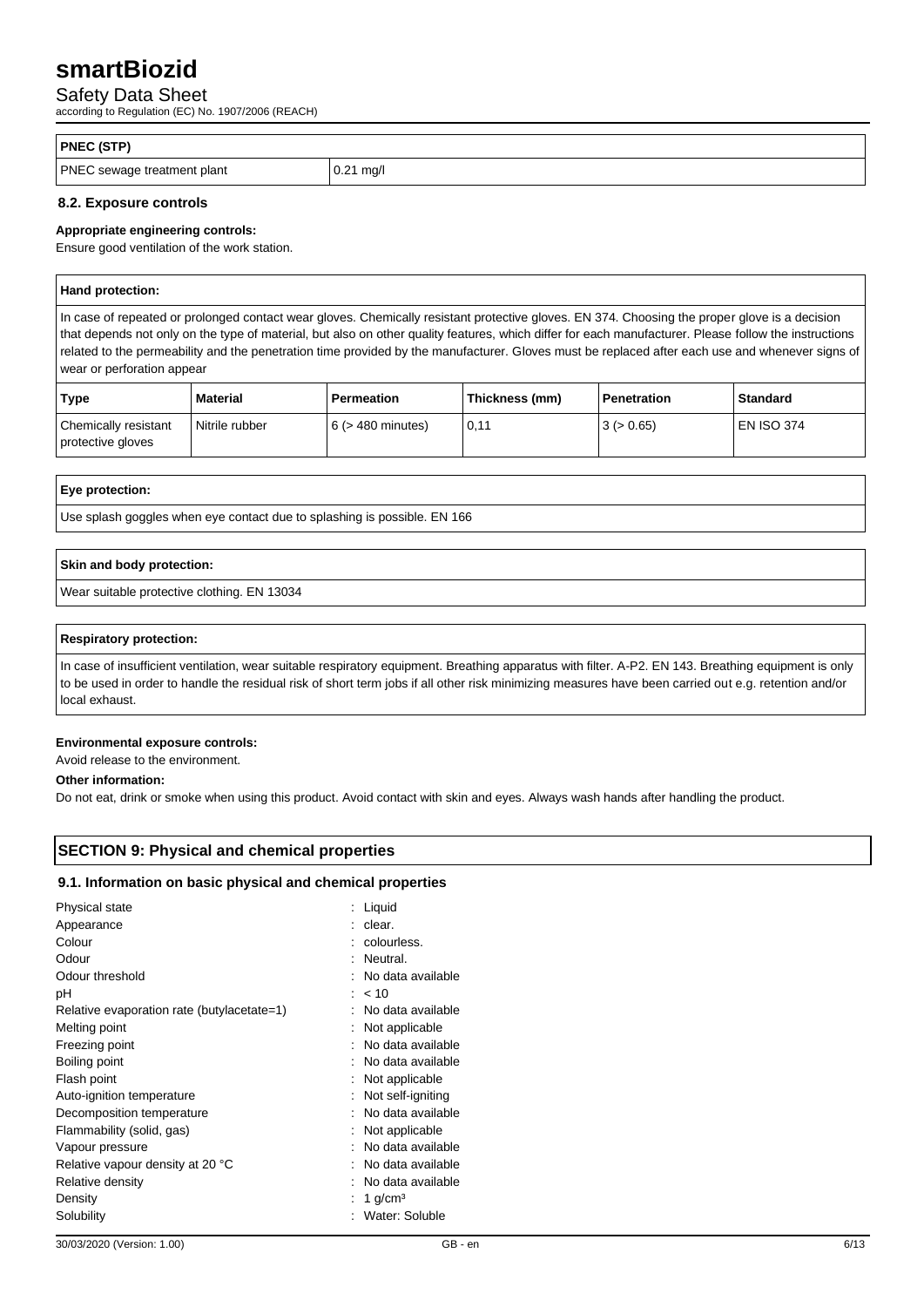Safety Data Sheet

according to Regulation (EC) No. 1907/2006 (REACH)

Partition coefficient n-octanol/water (Log Pow) : Not applicable Viscosity, kinematic **intervalse in the Contract Contract Contract Contract Contract Contract Contract Contract Contract Contract Contract Contract Contract Contract Contract Contract Contract Contract Contract Contract Co** Viscosity, dynamic intervals of the control of the control of the control of the control of the control of the control of the control of the control of the control of the control of the control of the control of the contro Explosive properties in the state of the state of the Product is not explosive. Oxidising properties : Non oxidizing. Explosive limits **Explosive Service Service Service Service Service Service Service Service Service Service Service Service Service Service Service Service Service Service Service Service Service Service Service Service Se** 

## **9.2. Other information**

No additional information available

## **SECTION 10: Stability and reactivity**

## **10.1. Reactivity**

Stable under normal conditions of use.

## **10.2. Chemical stability**

Stable under normal conditions.

### **10.3. Possibility of hazardous reactions**

No dangerous reactions known under normal conditions of use.

#### **10.4. Conditions to avoid**

No additional information available

### **10.5. Incompatible materials**

No additional information available

## **10.6. Hazardous decomposition products**

Under normal conditions of storage and use, hazardous decomposition products should not be produced.

## **SECTION 11: Toxicological information**

#### **11.1. Information on toxicological effects**

| Acute toxicity (oral)       | : Not classified (Based on available data, the classification criteria are not met) |
|-----------------------------|-------------------------------------------------------------------------------------|
| Acute toxicity (dermal)     | : Not classified (Based on available data, the classification criteria are not met) |
| Acute toxicity (inhalation) | : Not classified (Based on available data, the classification criteria are not met) |

| <b>SmartBiozid</b> |                         |
|--------------------|-------------------------|
| ATE CLP (oral)     | > 2000 mg/kg bodyweight |

| didecyldimethylammonium chloride (7173-51-5) |                                     |  |
|----------------------------------------------|-------------------------------------|--|
| LD50 oral rat                                | 329 mg/kg (OECD 401 method)         |  |
| LD50 dermal rat                              | $\geq$ 2000 mg/kg (OECD 402 method) |  |

| propan-2-ol (67-63-0)     |                                           |  |
|---------------------------|-------------------------------------------|--|
| LD50 oral rat             | 5840 mg/kg bodyweight (OECD 401 method)   |  |
| LD50 dermal rabbit        | 16.4 ml/kg (OECD 402 method)              |  |
| LC50 inhalation rat (ppm) | $\geq 10000$ ppm (6 h; (OECD 403 method)) |  |

| Quaternary ammonium compounds, benzyl-C12-16-alkyldimethyl, chlorides (68424-85-1) |                                     |
|------------------------------------------------------------------------------------|-------------------------------------|
| LD50 oral rat                                                                      | 795 mg/kg (OECD 401 method)         |
| LD50 dermal rabbit                                                                 | $\approx 3412 \text{ mg/kg}$ (24 h) |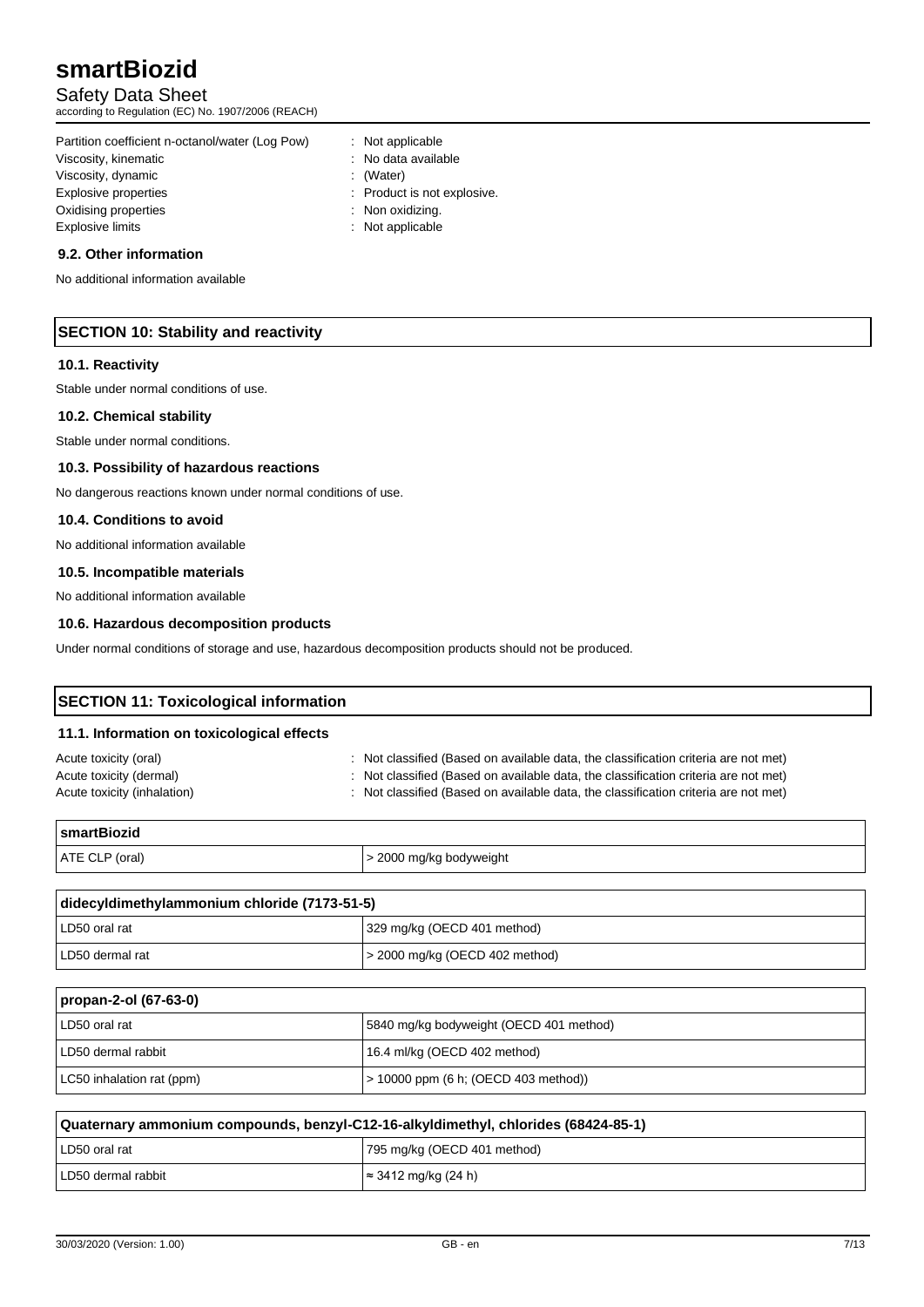## Safety Data Sheet

according to Regulation (EC) No. 1907/2006 (REACH)

| Quaternary ammonium compounds, C12-14-alkyl[(ethylphenyl)methyl]dimethyl, chlorides (85409-23-0) |  |                                                                                                 |
|--------------------------------------------------------------------------------------------------|--|-------------------------------------------------------------------------------------------------|
| LD50 oral rat                                                                                    |  | 344 mg/kg bodyweight                                                                            |
| LD50 dermal rabbit                                                                               |  | $\approx$ 2300 mg/kg bodyweight (1150 mg a.i./kg bw; (OECD 402 method))                         |
| Skin corrosion/irritation                                                                        |  | : Not classified (Based on available data, the classification criteria are not met)<br>pH: < 10 |
| Serious eye damage/irritation                                                                    |  | : Not classified (Based on available data, the classification criteria are not met)<br>pH: < 10 |
| Respiratory or skin sensitisation                                                                |  | : Not classified (Based on available data, the classification criteria are not met)             |
| Germ cell mutagenicity                                                                           |  | : Not classified (Based on available data, the classification criteria are not met)             |
| Carcinogenicity                                                                                  |  | : Not classified (Based on available data, the classification criteria are not met)             |
| Reproductive toxicity                                                                            |  | : Not classified (Based on available data, the classification criteria are not met)             |
| STOT-single exposure                                                                             |  | : Not classified (Based on available data, the classification criteria are not met)             |
| STOT-repeated exposure                                                                           |  | : Not classified (Based on available data, the classification criteria are not met)             |
| Aspiration hazard                                                                                |  | : Not classified (Based on available data, the classification criteria are not met)             |

## **SECTION 12: Ecological information**

## **12.1. Toxicity**

| Ecology - general                                | : Harmful to aquatic life with long lasting effects.                                |
|--------------------------------------------------|-------------------------------------------------------------------------------------|
| Hazardous to the aquatic environment, short-term | : Not classified (Based on available data, the classification criteria are not met) |
| (acute)                                          |                                                                                     |
| Hazardous to the aquatic environment, long-term  | : Harmful to aquatic life with long lasting effects.                                |
| (chronic)                                        |                                                                                     |

| didecyldimethylammonium chloride (7173-51-5) |                                                                     |  |
|----------------------------------------------|---------------------------------------------------------------------|--|
| LC50 fish 1                                  | 0.49 mg/l (96 h; Brachydanio rerio (zebra-fish); (OECD 203 method)) |  |
| EC50 Daphnia 1                               | 0.057 mg/l (48 h; Daphnia magna; (OECD 202 method))                 |  |
| ErC50 (algae)                                | 0.062 mg/l (72 h; Pseudokirchnerella subcapitata (OECD 201 method)) |  |
| NOEC chronic crustacea                       | 0.021 mg/l (21 d; Daphnia magna; (OECD 211 method))                 |  |
| NOEC chronic algae                           | 0.013 mg/l (OECD 201 method)                                        |  |

## **propan-2-ol (67-63-0)**

| LC50 fish 1    | 10000 mg/l (96 h; Pimephales promelas; (OECD 203 method)) |
|----------------|-----------------------------------------------------------|
| EC50 Daphnia 1 | > 10000 mg/l (24 h; Daphnia magna; (OECD 202 method))     |
| ErC50 (algae)  | 1800 mg/l (7 d; Scenedesmus quadricauda)                  |

| Quaternary ammonium compounds, benzyl-C12-16-alkyldimethyl, chlorides (68424-85-1) |                                                                      |  |
|------------------------------------------------------------------------------------|----------------------------------------------------------------------|--|
| LC50 fish 1                                                                        | 0.85 mg/l (96 h; Pimephales promelas; (OECD 203 method))             |  |
| EC50 Daphnia 1                                                                     | 0.016 mg/l (48 h; Daphnia magna; (OECD 202 method))                  |  |
| ErC50 (algae)                                                                      | 0.03 mg/l (96 h; Pseudokirchneriella subcapitata; (OECD 211 method)) |  |
| I NOEC chronic crustacea                                                           | 0.025 mg/l (21 d; Daphnia magna; (OECD 211 method))                  |  |

| Quaternary ammonium compounds, C12-14-alkyl[(ethylphenyl)methyl]dimethyl, chlorides (85409-23-0) |                                                                                                      |
|--------------------------------------------------------------------------------------------------|------------------------------------------------------------------------------------------------------|
| LC50 fish 1                                                                                      | $\approx$ 1.06 mg/l (96 h; Oncorhynchus mykiss; (OECD 203 method))                                   |
| EC50 Daphnia 1                                                                                   | $(0.01 - 0.015 \text{ mg/l} (48 \text{ h}; \text{Daphnia magna}; (\text{OECD } 202 \text{ method}))$ |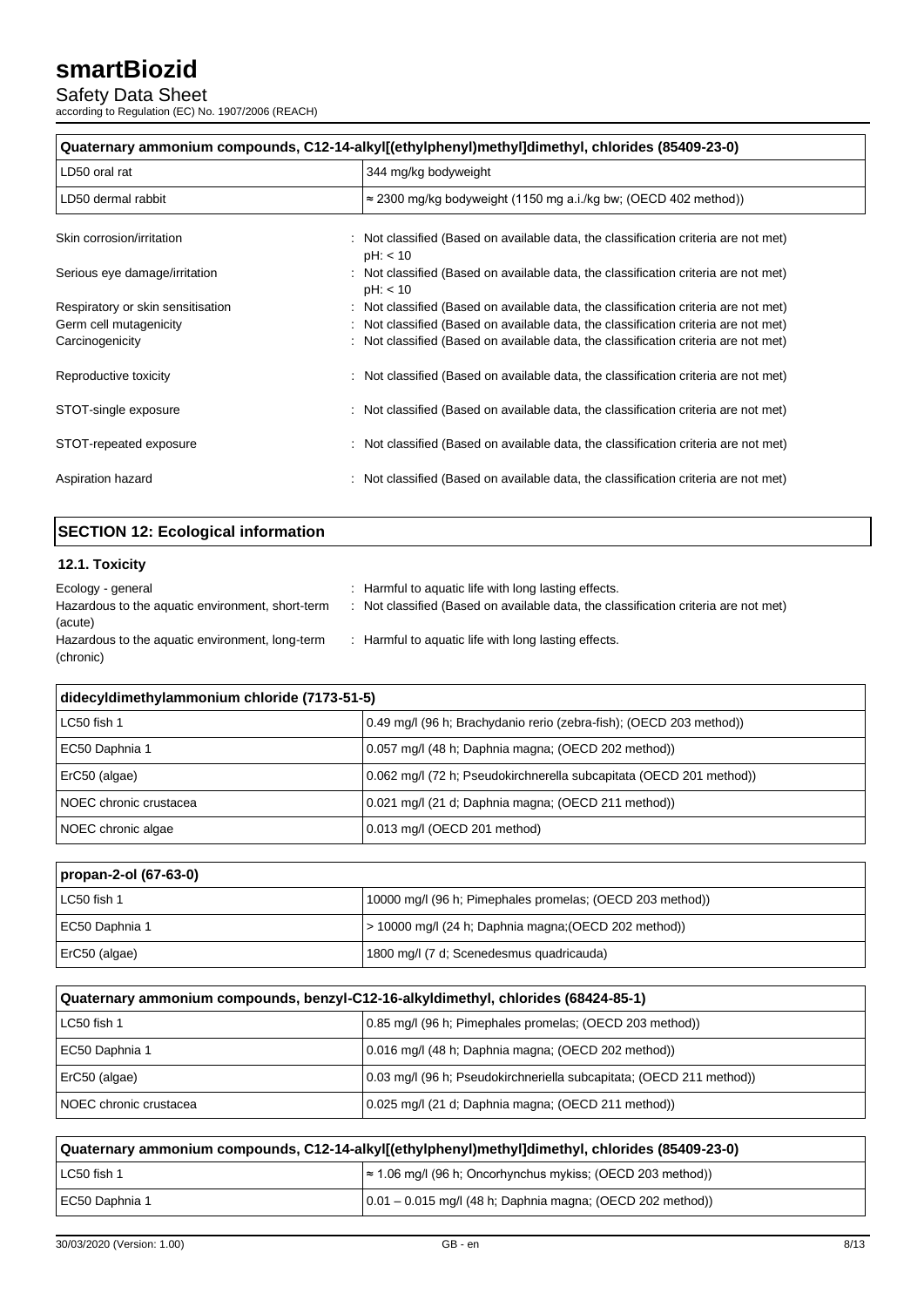## Safety Data Sheet

according to Regulation (EC) No. 1907/2006 (REACH)

| ErC50 (algae)            | ≈ 0.026 mg/l (72 h; Pseudokirchneriella subcapitata; (OECD 201 method)) |
|--------------------------|-------------------------------------------------------------------------|
| I NOEC chronic fish      | $\geq 0.0322$ mg/l (28 d; Pimephales promelas)                          |
| I NOEC chronic crustacea | $\geq 0.00415$ mg/l (21 d; Daphnia magna)                               |
| NOEC chronic algae       | 0.006 mg/l (72 h; Pseudokirchneriella subcapitata; (OECD 201 method))   |

## **12.2. Persistence and degradability**

| <b>SmartBiozid</b>            |                                  |
|-------------------------------|----------------------------------|
| Persistence and degradability | The product has not been tested. |

| didecyldimethylammonium chloride (7173-51-5) |                        |
|----------------------------------------------|------------------------|
| Persistence and degradability                | Readily biodegradable. |
| Biodegradation                               | 69 % (28d)             |

## **propan-2-ol (67-63-0)**

| Persistence and degradability | Readily biodegradable. |
|-------------------------------|------------------------|
| Biodegradation                | $53\%$ (5 d)           |

| Quaternary ammonium compounds, C12-14-alkyl[(ethylphenyl)methyl]dimethyl, chlorides (85409-23-0) |                                            |  |
|--------------------------------------------------------------------------------------------------|--------------------------------------------|--|
| Persistence and degradability                                                                    | Readily biodegradable.                     |  |
| Biodegradation                                                                                   | 95.5 % (28 d; aerobic; (OECD 301B method)) |  |

## **12.3. Bioaccumulative potential**

| <b>SmartBiozid</b>                              |                                  |  |
|-------------------------------------------------|----------------------------------|--|
| Partition coefficient n-octanol/water (Log Pow) | Not applicable                   |  |
| Bioaccumulative potential                       | The product has not been tested. |  |

| didecyldimethylammonium chloride (7173-51-5)    |                                   |
|-------------------------------------------------|-----------------------------------|
| Partition coefficient n-octanol/water (Log Pow) | (2.59 (20 °C; (OECD 105 method))) |

| propan-2-ol (67-63-0)                           |                           |  |
|-------------------------------------------------|---------------------------|--|
| Partition coefficient n-octanol/water (Log Pow) | 0.05(25 °C)               |  |
| Bioaccumulative potential                       | Bioaccumulation unlikely. |  |

| Quaternary ammonium compounds, C12-14-alkyl[(ethylphenyl)methyl]dimethyl, chlorides (85409-23-0) |                                           |  |
|--------------------------------------------------------------------------------------------------|-------------------------------------------|--|
| Partition coefficient n-octanol/water (Log Pow)                                                  | $\approx$ 2.48 (20 °C; (OECD 107 method)) |  |
| Bioaccumulative potential                                                                        | Low bioaccumulation potential.            |  |

## **12.4. Mobility in soil**

| ∣smartBiozid   |                                  |
|----------------|----------------------------------|
| Ecology - soil | The product has not been tested. |

| didecyldimethylammonium chloride (7173-51-5) |                                      |
|----------------------------------------------|--------------------------------------|
| Surface tension                              | $\vert$ 25.82 mN/m (OECD 115 method) |

| propan-2-ol (67-63-0)      |                                       |      |
|----------------------------|---------------------------------------|------|
| Ecology - soil             | Expected to be highly mobile in soil. |      |
| 30/03/2020 (Version: 1.00) | GB - en                               | 9/13 |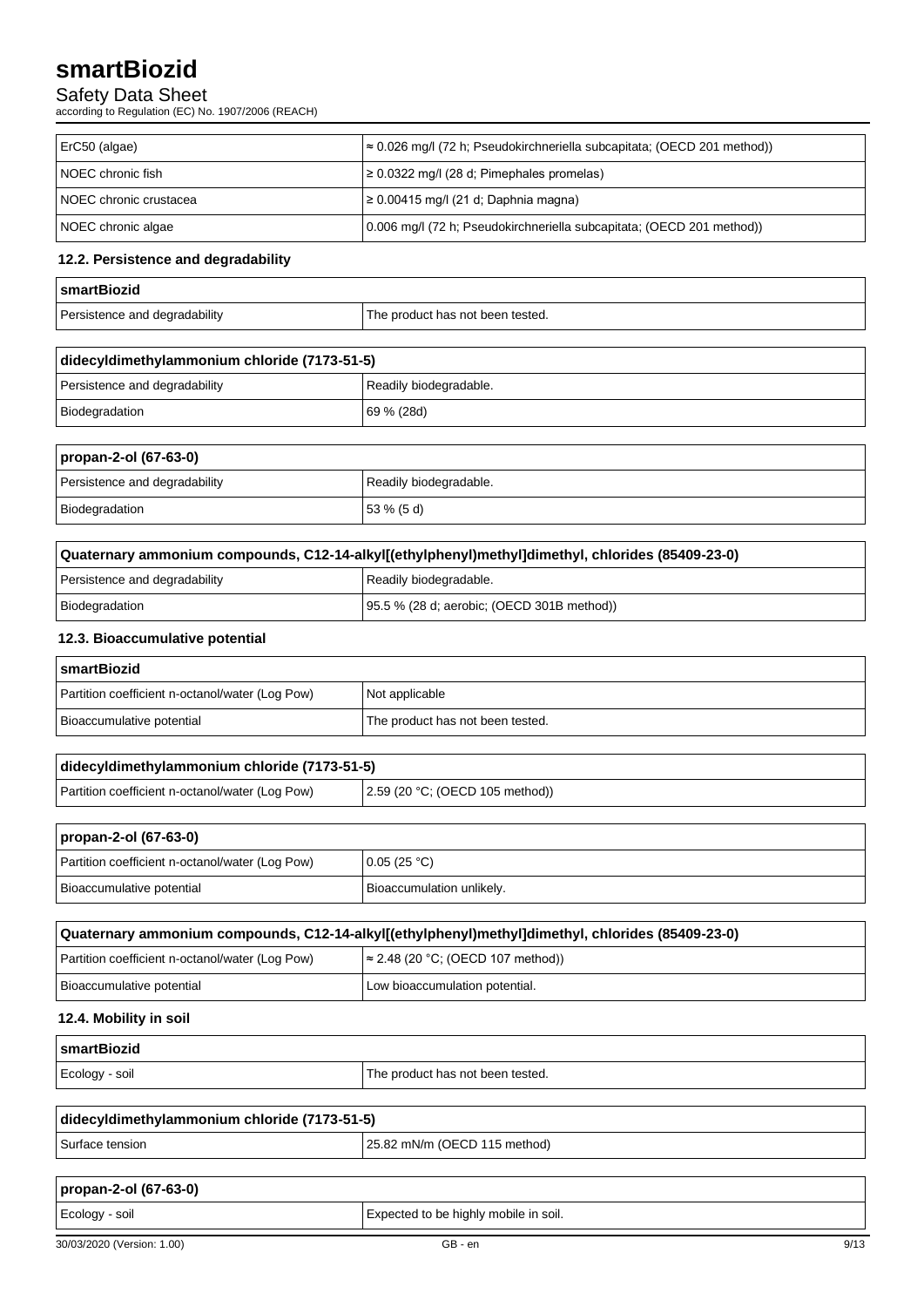Safety Data Sheet

according to Regulation (EC) No. 1907/2006 (REACH)

## **Quaternary ammonium compounds, C12-14-alkyl[(ethylphenyl)methyl]dimethyl, chlorides (85409-23-0)**

Ecology - soil **Low mobility (soil)** 

#### **12.5. Results of PBT and vPvB assessment**

### **smartBiozid**

This substance/mixture does not meet the PBT criteria of REACH regulation, annex XIII

This substance/mixture does not meet the vPvB criteria of REACH regulation, annex XIII

| Component                                                                                                  |                                                                                                                                                                                 |  |
|------------------------------------------------------------------------------------------------------------|---------------------------------------------------------------------------------------------------------------------------------------------------------------------------------|--|
| didecyldimethylammonium chloride (7173-51-5)                                                               | This substance/mixture does not meet the PBT criteria of REACH regulation, annex XIII<br>This substance/mixture does not meet the vPvB criteria of REACH regulation, annex XIII |  |
| propan-2-ol (67-63-0)                                                                                      | This substance/mixture does not meet the PBT criteria of REACH regulation, annex XIII<br>This substance/mixture does not meet the vPvB criteria of REACH regulation, annex XIII |  |
| Quaternary ammonium compounds, benzyl-C12-16-<br>alkyldimethyl, chlorides (68424-85-1)                     | This substance/mixture does not meet the PBT criteria of REACH regulation, annex XIII<br>This substance/mixture does not meet the vPvB criteria of REACH regulation, annex XIII |  |
| Quaternary ammonium compounds, C12-14-<br>alkyl[(ethylphenyl)methyl]dimethyl, chlorides (85409-<br>$23-0)$ | This substance/mixture does not meet the PBT criteria of REACH regulation, annex XIII<br>This substance/mixture does not meet the vPvB criteria of REACH regulation, annex XIII |  |

## **12.6. Other adverse effects**

No additional information available

## **SECTION 13: Disposal considerations 13.1. Waste treatment methods**

| Waste treatment methods                    | Disposal must be done according to official regulations. European waste catalogue.                                                |
|--------------------------------------------|-----------------------------------------------------------------------------------------------------------------------------------|
| Sewage disposal recommendations            | : Do not allow into drains or water courses.                                                                                      |
| Product/Packaging disposal recommendations | : Do not dispose of with domestic waste.                                                                                          |
| European List of Waste (LoW) code          | : 07 01 01* - aqueous washing liquids and mother liquors                                                                          |
| HP Code                                    | : HP14 - "Ecotoxic:" waste which presents or may present immediate or delayed risks for one<br>or more sectors of the environment |

## **SECTION 14: Transport information**

| In accordance with ADR / RID / IMDG / IATA / ADN |                |                |                |                |
|--------------------------------------------------|----------------|----------------|----------------|----------------|
| <b>ADR</b>                                       | <b>IMDG</b>    | <b>IATA</b>    | <b>ADN</b>     | <b>RID</b>     |
| 14.1. UN number                                  |                |                |                |                |
| Not applicable                                   | Not applicable | Not applicable | Not applicable | Not applicable |
| 14.2. UN proper shipping name                    |                |                |                |                |
| Not applicable                                   | Not applicable | Not applicable | Not applicable | Not applicable |
| 14.3. Transport hazard class(es)                 |                |                |                |                |
| Not applicable                                   | Not applicable | Not applicable | Not applicable | Not applicable |
| 14.4. Packing group                              |                |                |                |                |
| Not applicable                                   | Not applicable | Not applicable | Not applicable | Not applicable |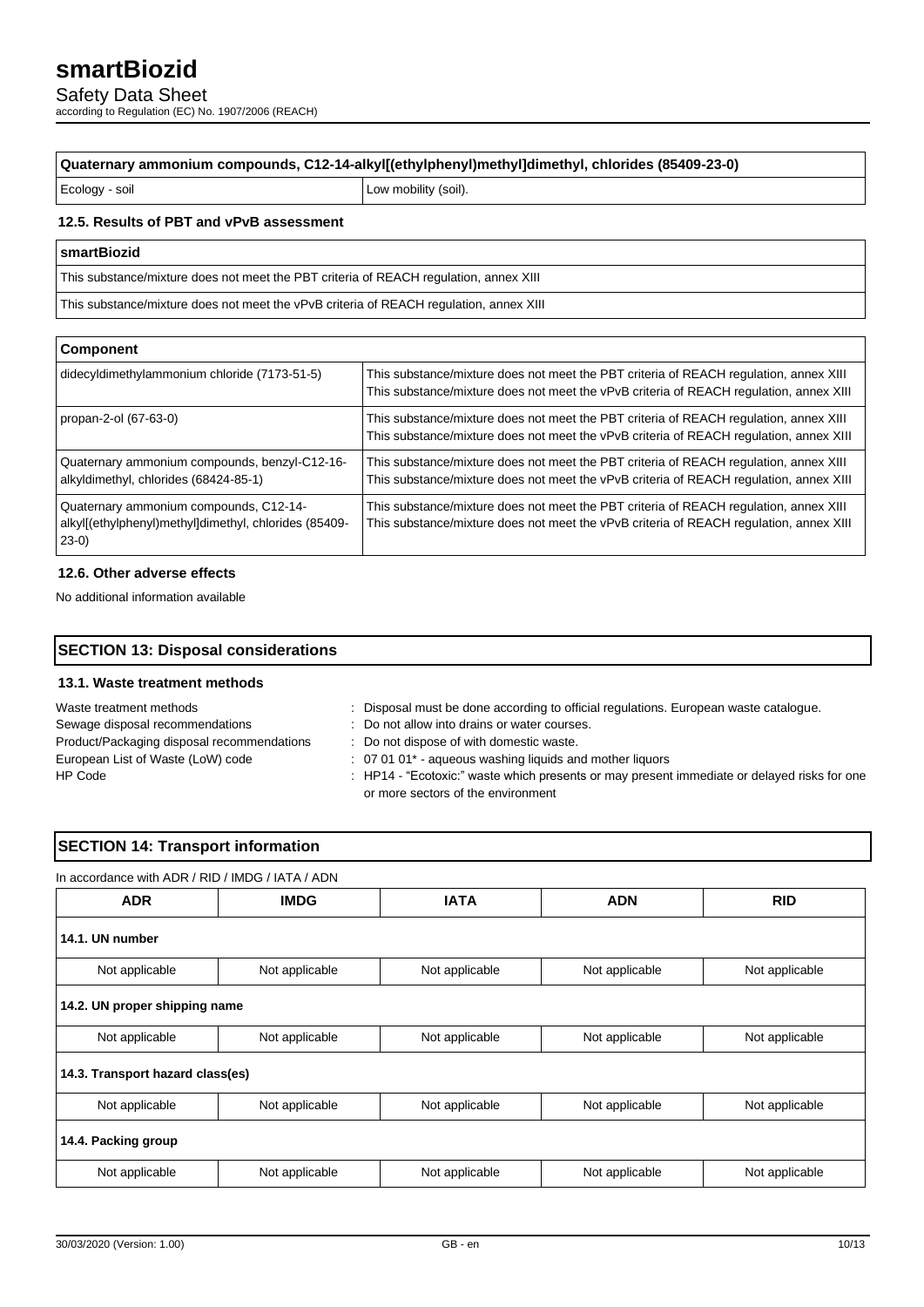## Safety Data Sheet

according to Regulation (EC) No. 1907/2006 (REACH)

| 14.5. Environmental hazards            |                |                |                |                |
|----------------------------------------|----------------|----------------|----------------|----------------|
| Not applicable                         | Not applicable | Not applicable | Not applicable | Not applicable |
| No supplementary information available |                |                |                |                |
| 14.6. Special precautions for user     |                |                |                |                |

**Overland transport** Not applicable **Transport by sea** Not applicable **Air transport** Not applicable **Inland waterway transport** Not applicable **Rail transport**

Not applicable

### **14.7. Transport in bulk according to Annex II of Marpol and the IBC Code**

Not applicable

## **SECTION 15: Regulatory information**

## **15.1. Safety, health and environmental regulations/legislation specific for the substance or mixture**

### **15.1.1. EU-Regulations**

| The following restrictions are applicable according to Annex XVII of the REACH Regulation (EC) No 1907/2006: |             |  |
|--------------------------------------------------------------------------------------------------------------|-------------|--|
| Reference code   Applicable on                                                                               |             |  |
| 3(a)                                                                                                         | propan-2-ol |  |
| 3(b)                                                                                                         | propan-2-ol |  |
| 3(c)                                                                                                         | smartBiozid |  |
| 40.                                                                                                          | propan-2-ol |  |

Contains no substance on the REACH candidate list

Contains no REACH Annex XIV substances

Substances subject to Regulation (EU) No 649/2012 of the European Parliament and of the Council of 4 july 2012 concerning the export and import of hazardous chemicals: Didecyldimethylammonium chloride (7173-51-5)

Contains no substance subject to Regulation (EU) No 2019/1021 of the European Parliament and of the Council of 20 June 2019 on persistent organic pollutants

### **15.1.2. National regulations**

No additional information available

## **15.2. Chemical safety assessment**

No chemical safety assessment has been carried out

| <b>SECTION 16: Other information</b> |                                                                                                 |  |
|--------------------------------------|-------------------------------------------------------------------------------------------------|--|
| Abbreviations and acronyms:          |                                                                                                 |  |
| <b>ADN</b>                           | European Agreement concerning the International Carriage of Dangerous Goods by Inland Waterways |  |
| ADR.                                 | European Agreement concerning the International Carriage of Dangerous Goods by Road             |  |
| <b>ATE</b>                           | <b>Acute Toxicity Estimate</b>                                                                  |  |
| <b>BCF</b>                           | Bioconcentration factor                                                                         |  |
| <b>CLP</b>                           | Classification Labelling Packaging Regulation; Regulation (EC) No 1272/2008                     |  |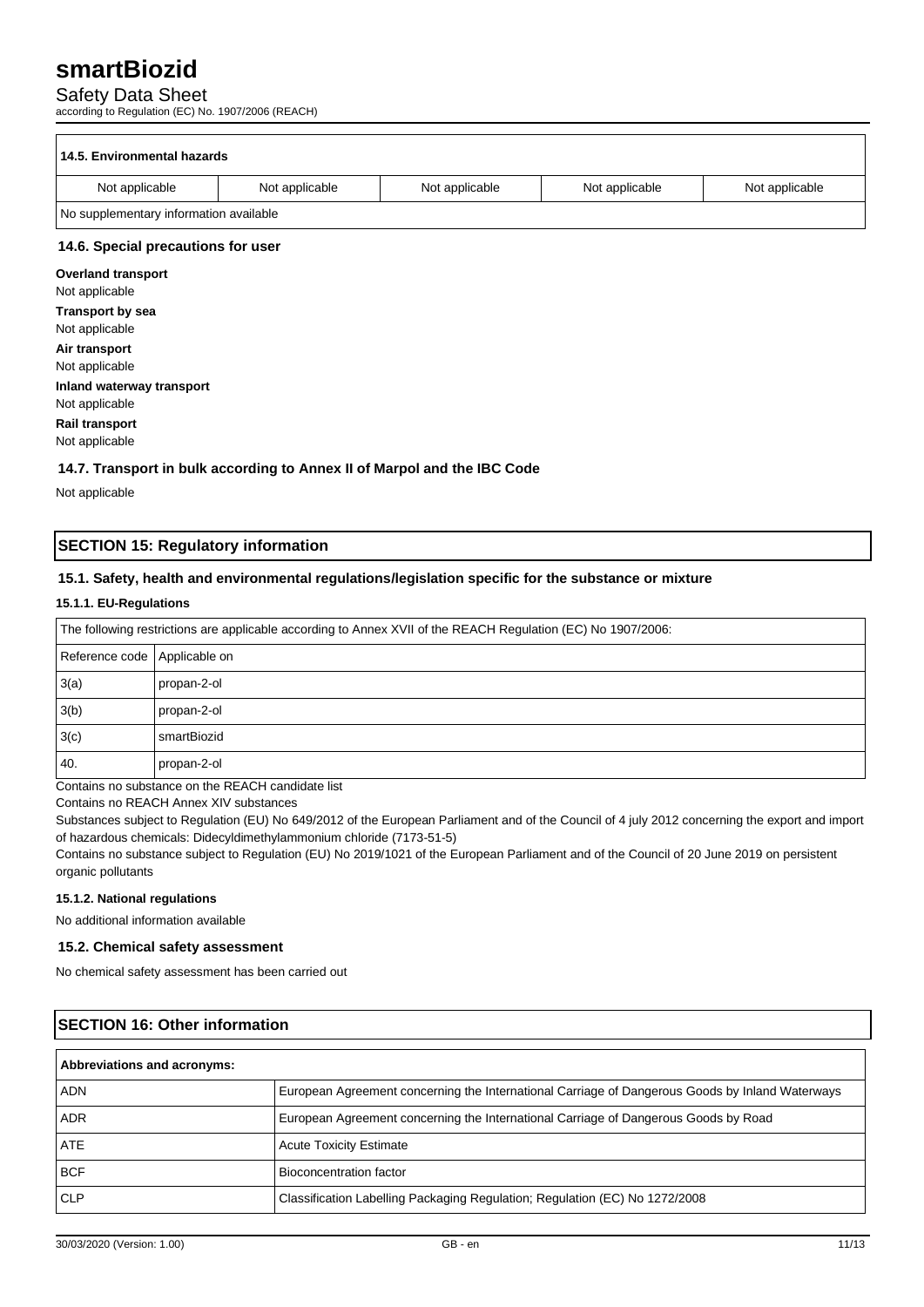## Safety Data Sheet

according to Regulation (EC) No. 1907/2006 (REACH)

| <b>DMEL</b>                                                     | Derived Minimal Effect level                                                                                                                 |  |  |
|-----------------------------------------------------------------|----------------------------------------------------------------------------------------------------------------------------------------------|--|--|
| <b>DNEL</b>                                                     | Derived-No Effect Level                                                                                                                      |  |  |
| <b>EC50</b>                                                     | Median effective concentration                                                                                                               |  |  |
| <b>IARC</b>                                                     | International Agency for Research on Cancer                                                                                                  |  |  |
| <b>IATA</b>                                                     | International Air Transport Association                                                                                                      |  |  |
| <b>IMDG</b>                                                     | International Maritime Dangerous Goods                                                                                                       |  |  |
| <b>LC50</b>                                                     | Median lethal concentration                                                                                                                  |  |  |
| LD50                                                            | Median lethal dose                                                                                                                           |  |  |
| LOAEL                                                           | Lowest Observed Adverse Effect Level                                                                                                         |  |  |
| <b>NOAEC</b>                                                    | No-Observed Adverse Effect Concentration                                                                                                     |  |  |
| <b>NOAEL</b>                                                    | No-Observed Adverse Effect Level                                                                                                             |  |  |
| <b>NOEC</b>                                                     | No-Observed Effect Concentration                                                                                                             |  |  |
| <b>OECD</b>                                                     | Organisation for Economic Co-operation and Development                                                                                       |  |  |
| PBT                                                             | Persistent Bioaccumulative Toxic                                                                                                             |  |  |
| PNEC                                                            | <b>Predicted No-Effect Concentration</b>                                                                                                     |  |  |
| <b>REACH</b>                                                    | Registration, Evaluation, Authorisation and Restriction of Chemicals Regulation (EC) No 1907/2006                                            |  |  |
| <b>RID</b>                                                      | Regulations concerning the International Carriage of Dangerous Goods by Rail                                                                 |  |  |
| <b>SDS</b>                                                      | Safety Data Sheet                                                                                                                            |  |  |
| <b>STP</b>                                                      | Sewage treatment plant                                                                                                                       |  |  |
| vPvB                                                            | Very Persistent and Very Bioaccumulative                                                                                                     |  |  |
| Data sources<br>Department issuing data<br>specification sheet: | ECHA (European Chemicals Agency). MSDSs of the suppliers.<br><b>KFT Chemieservice GmbH</b><br>Im Leuschnerpark. 3 64347 Griesheim<br>Germany |  |  |
| Contact person                                                  | Phone: +49 6155-8981-400<br>Fax: +49 6155 8981-500<br>Safety Data Sheet Service: +49 6155 8981-522<br>Katharina Rieker                       |  |  |

| Classification according to Regulation (EC) No. 1272/2008 [CLP]: |      |  |  |  |
|------------------------------------------------------------------|------|--|--|--|
| Aquatic Chronic 3                                                | H412 |  |  |  |
|                                                                  |      |  |  |  |

| Full text of H- and EUH-statements: |                                                                        |  |
|-------------------------------------|------------------------------------------------------------------------|--|
| Acute Tox. 4 (Oral)                 | Acute toxicity (oral), Category 4                                      |  |
| Aquatic Acute 1                     | Hazardous to the aquatic environment - Acute Hazard, Category 1        |  |
| Aquatic Chronic 1                   | Hazardous to the aquatic environment — Chronic Hazard, Category 1      |  |
| Aquatic Chronic 2                   | Hazardous to the aquatic environment — Chronic Hazard, Category 2      |  |
| Aquatic Chronic 3                   | Hazardous to the aquatic environment — Chronic Hazard, Category 3      |  |
| Eye Dam. 1                          | Serious eye damage/eye irritation, Category 1                          |  |
| Eye Irrit. 2                        | Serious eye damage/eye irritation, Category 2                          |  |
| Flam. Lig. 2                        | Flammable liquids, Category 2                                          |  |
| Skin Corr. 1B                       | Skin corrosion/irritation, Category 1B                                 |  |
| STOT SE 3                           | Specific target organ toxicity — Single exposure, Category 3, Narcosis |  |